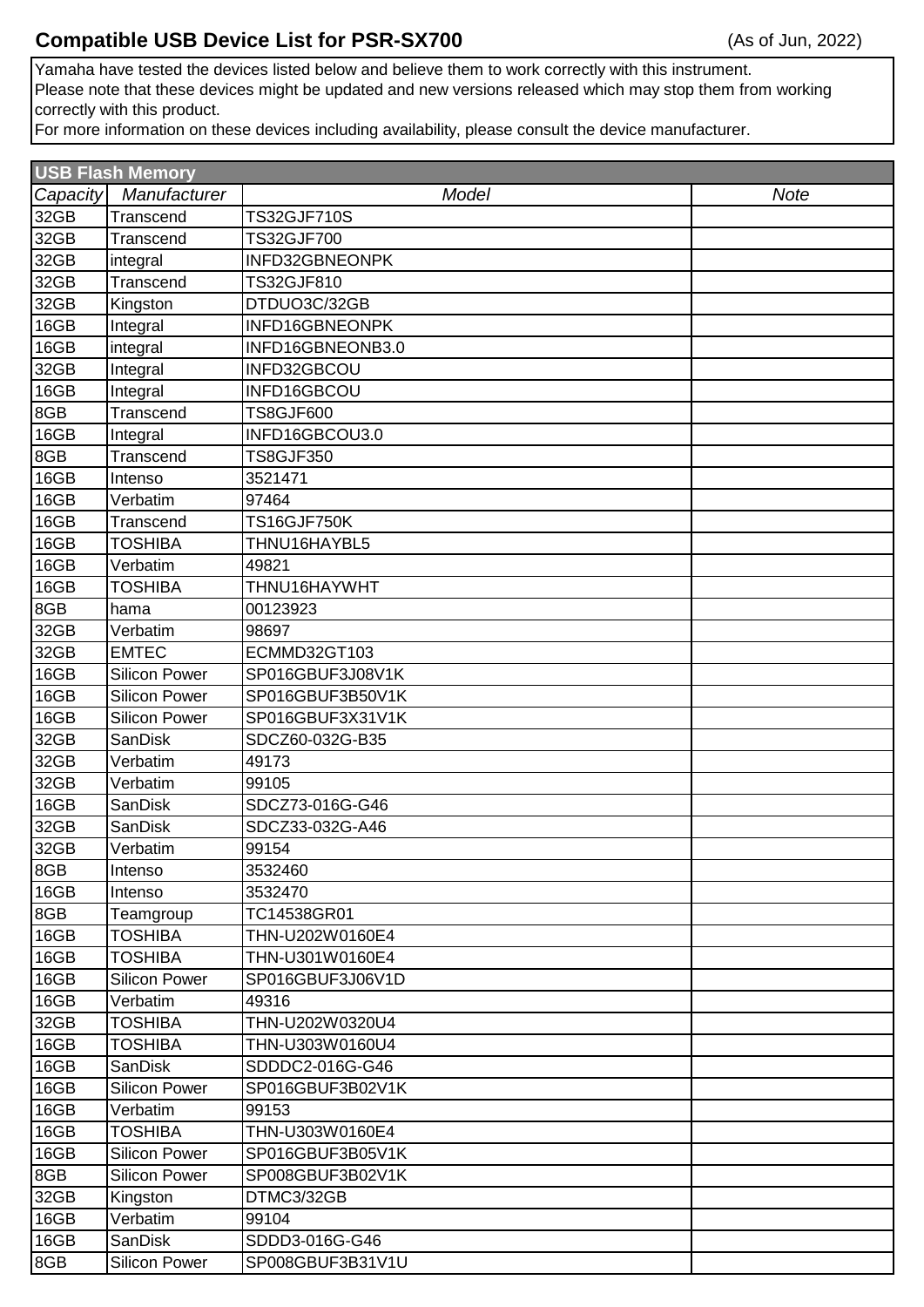| 16GB | <b>Silicon Power</b> | SP016GBUF3B31V1U      |                    |
|------|----------------------|-----------------------|--------------------|
| 16GB | Transcend            | <b>TS16GJF780</b>     |                    |
| 16GB | <b>Silicon Power</b> | SP016GBUC3C31V1K      |                    |
| 16GB | <b>TOSHIBA</b>       | THN-U203W0160E4       |                    |
| 8GB  | Integral             | INFD8GBNOIR3.0        |                    |
| 32GB | integral             | INFD32GBNEONYL3.0     |                    |
| 32GB | <b>PATRIOT</b>       | PEF32GRLB32U          |                    |
| 4GB  | Integral             | INFD4GBNEONPK         |                    |
| 16GB | Silicon power        | SP016GBUF2850V1T      |                    |
| 16GB | Verbatim             | 49330                 |                    |
| 8GB  | Integral             | INFD8GBPULSEPK        |                    |
| 16GB | Integral             | INFD16GBEVOBL         |                    |
| 16GB | <b>SanDisk</b>       | SDCZ430-016G-G46      |                    |
| 32GB | <b>SanDisk</b>       | SDCZ430-032G-G46      |                    |
| 16GB | <b>Silicon Power</b> | SP016GBUF3J80V1T      |                    |
| 32GB | SanDisk              | SDCZ60-032G-A46       |                    |
| 32GB | <b>SanDisk</b>       | SDCZ73-032G-G46       |                    |
| 32GB | <b>SanDisk</b>       | SDDDC2-032G-A46       |                    |
| 16GB | <b>Silicon Power</b> | SP016GBUF3B21V1K      |                    |
| 32GB | Verbatim             | 49317                 |                    |
| 32GB | Transcend            | <b>TS32GJF720S</b>    |                    |
|      |                      | THN-U203W0320E4,      |                    |
| 32GB | TOSHIBA              | THN-U203W0320A4       |                    |
| 16GB | Transcend            | <b>TS16GJF720S</b>    |                    |
| 8GB  | Transcend            | <b>TS8GJF720S</b>     |                    |
| 16GB | integral             | INFD16GBFUSDUAL3.0-C  |                    |
| 32GB | <b>SanDisk</b>       | SDDD3-032G-G46        |                    |
| 8GB  | integral             | INFD8GBBLK.           |                    |
| 32GB | <b>LEXAR</b>         | LJDM45-32GABSL        |                    |
| 32GB | <b>LEXAR</b>         | LJDS47-32GABBK        |                    |
| 32GB | transcend            | TS32GJF790K           |                    |
| 32GB | transcend            | TS32GJF890S           |                    |
| 8GB  | <b>Silicon Power</b> | SP008GBUF3J35V1E      |                    |
| 16GB | Intenso              | 3531470               |                    |
| 32GB | Kingston             | DTKN/32GB             |                    |
| 32GB | Kingston             | DTX/32GB              |                    |
| 16GB | <b>PATRIOT</b>       | PSF16GPSHB32U         |                    |
| 32GB | <b>PATRIOT</b>       | PSF32GPSHB32U         |                    |
| 32GB | LEXAR                | LJDV40-32GABVNA       |                    |
| 32GB | Kingston             | DTDUO3G2/32GB         |                    |
| 32GB | transcend            | TS32GJF760            |                    |
| 32GB | transcend            | TS32GJF780            |                    |
| 8GB  | <b>Silicon Power</b> | SP008GBUF2T35V1K      |                    |
| 16GB | <b>Silicon Power</b> | SP016GBUF2T35V1K      |                    |
| 32GB | <b>LEXAR</b>         | LJDV100-32GABAP       |                    |
| 16GB | <b>EMTEC</b>         | ECMMD16GT103          |                    |
| 16GB | A-Data               | <b>AUV128-16G-RBY</b> | Discontinued model |
| 32GB | <b>SanDisk</b>       | SDCZ48-032G-A46       | Discontinued model |
| 32GB | <b>EMTEC</b>         | ECMMD32GB253          | Discontinued model |
| 16GB | <b>SanDisk</b>       | SDDD2-016G-G46        | Discontinued model |
| 32GB | <b>CENTON</b>        | S1-U3P6-32G           | Discontinued model |
| 32GB | Kingston             | DTSE9H/32GB           | Discontinued model |
| 16GB | <b>SONY</b>          | USM16CA1              | Discontinued model |
| 32GB | Verbatim             | 98710                 | Discontinued model |
| 32GB | CORSAIR              | CMFMINI3-32GB         | Discontinued model |
| 16GB | Transcend            | <b>TS16GJF880S</b>    | Discontinued model |
| 16GB | Kingston             | DTSE9H/16GB           | Discontinued model |